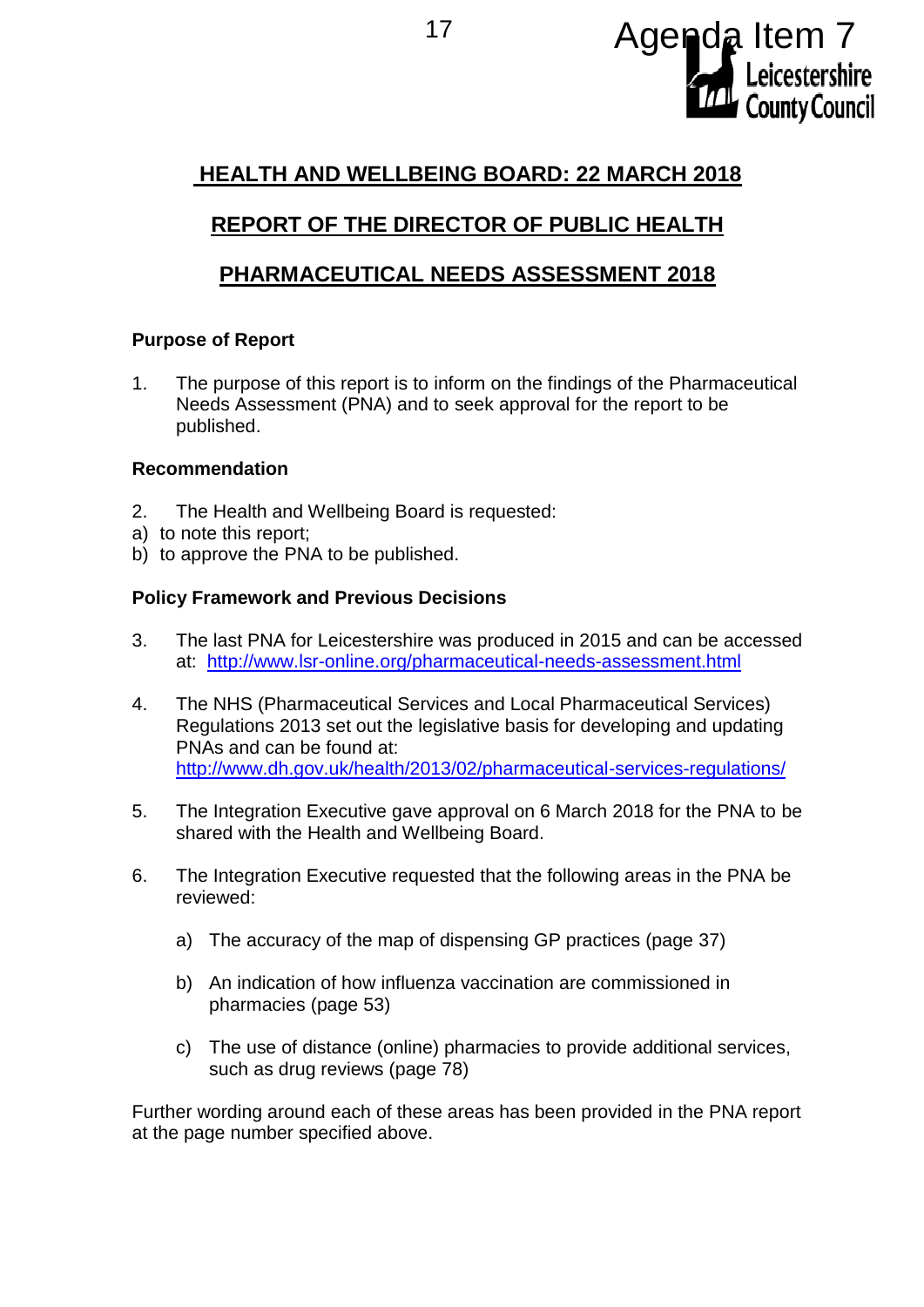## **Background**

- 7. The Health and Wellbeing Board (HWB) has a statutory responsibility to prepare a PNA for Leicestershire and to publish it by March 2018. At its meeting in March 2017, the HWB delegated responsibility for the production of the PNA to the Integration Executive (IE).
- 8. The purpose of the PNA is to:
	- Identify the pharmaceutical services currently available and assess the need for pharmaceutical services in the future;
	- inform the planning and commissioning of pharmacy services by identifying which services should be commissioned for local people, within available resources, and where these services should be;
	- inform decision making in response to applications made to NHS England by pharmacists and dispensing doctors to provide a new pharmacy. The organisation that will make these decisions is NHS England.
- 9. The PNA is a statutory document that is used by NHS England to agree changes to the commissioning of local pharmaceutical services. As such, if NHS England receives a legal challenge to the services they commission based on the PNA, the local authority could also be part of that legal challenge. It is essential that the process that is followed meets the legislation that is set out and that the PNA is a robust document.
- 10. A PNA Reference Group was established to oversee the detailed production of the PNA documents for Leicester, Leicestershire and Rutland to ensure a consistent local approach. Membership of this group included: local authorities, NHS England, the Leicestershire Pharmaceutical Committee (LPC), Local Professional Network for Pharmacists and the Leicester, Leicestershire and Rutland Local Medical Committee, Clinical Commissioning Groups (CCGs) and Healthwatch. Although there was a common approach, separate PNAs have been produced for Leicester, Leicestershire and Rutland.
- 11. The principal resourcing for the development of the Leicestershire PNA was provided by the Leicestershire County Council Business Intelligence Service, with information and advice provided through the PNA Project Team by NHS England, the LPC, CCGs and others.

#### **Consultation**

- 12. The draft PNA was subject to a 60-day statutory consultation period. The Pharmaceutical Services Regulations specify that the Health and Wellbeing Board must consult with the following:-
	- the Local Pharmaceutical Committee (LPC)
	- the Local Medical Committee (LMC)
	- any persons on the pharmaceutical lists and any dispensing doctors list for its area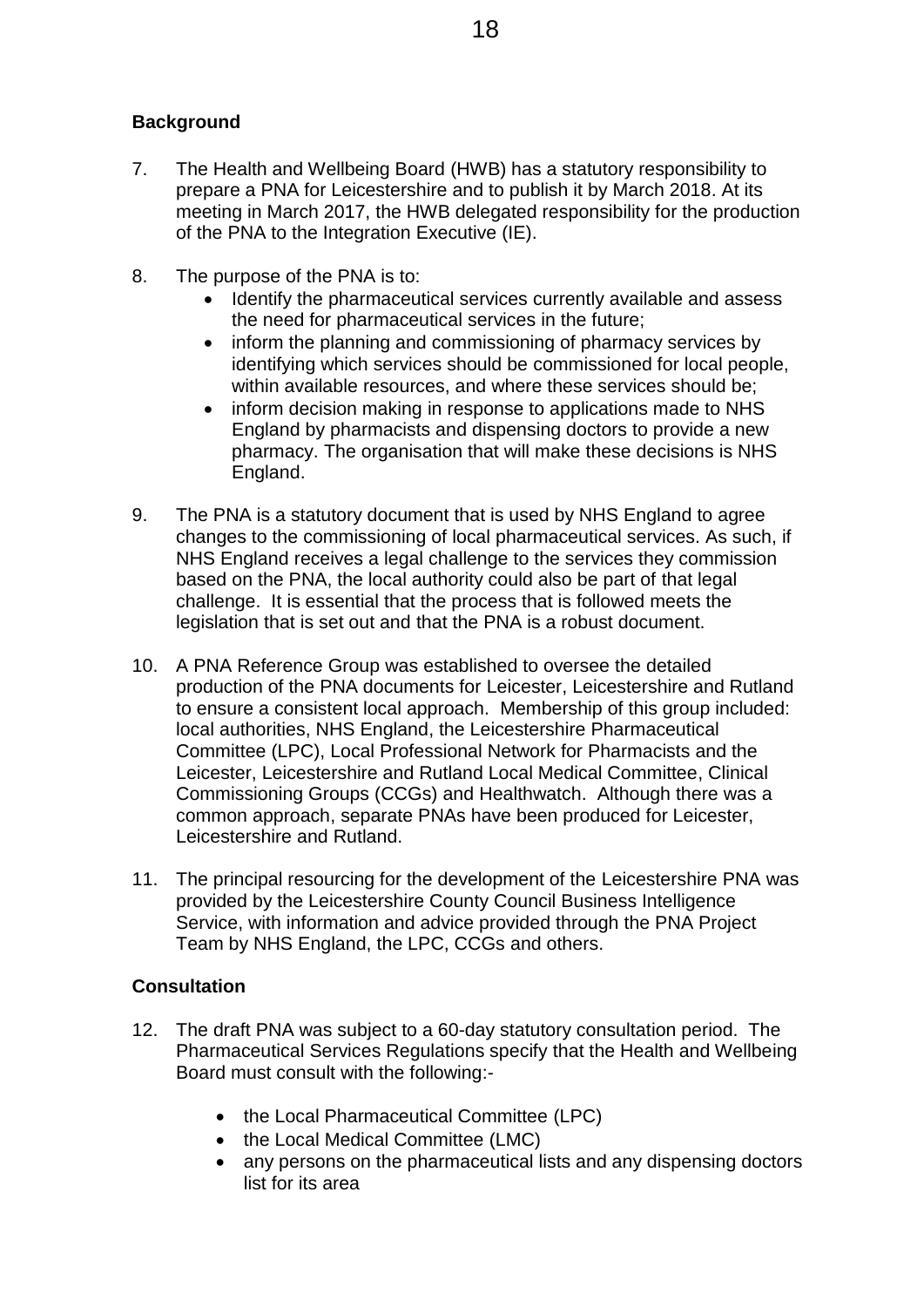- any Local Pharmaceutical Service (LPS) chemist in its area with whom NHS England has made arrangements for the provision of any local pharmaceutical services
- Healthwatch, and any other patient, consumer or community group in its area which in the view of the Health and Wellbeing Board has an interest in the provision of pharmaceutical services in its area;
- any NHS trust or NHS foundation trust in its area
- NHS England
- any neighbouring Health and Wellbeing Board (HWB)
- 13. A pre-consultation draft of the PNA 2018 was submitted to the IE meeting on 1 August for comments. The PNA Reference Group signed off the draft document for public consultation at its meeting on Monday 25 September.
- 14. The PNA consultation period ran from 2 October 2017 until 2 January 2018. All statutory consultees were consulted during this period.
- 15. The Reference Group worked with Leicestershire County Council's Consultation Manager to design an effective consultation process. A questionnaire was developed to gain feedback on the draft PNA 2018 for Leicestershire.
- 16. A total of 17 responses were made on the draft PNA questionnaire for Leicestershire. Official responses have also been made in writing by the Local Pharmaceutical Committee and NHS England. These results have been discussed at the Reference Group and have been incorporated into the final PNA.
- 17. In addition to a public questionnaire, an engagement exercise took place in the summer of 2017 seeking local professionals' views of how community pharmacies serve the public and what, if anything, could be done to improve the service. The total number who responded to this professional questionnaire within Leicestershire was 61.

#### **Conclusions from the PNA**

- 18. The PNA concludes that community based pharmacies are meeting the current needs of the Leicestershire population for Essential, Advanced and Enhanced services.
- 19. No gaps have been identified in the provision of essential services during normal working hours or outside of normal working areas across the whole Health and Wellbeing Board area. Furthermore, no gaps have been identified in essential services that if provided either now or in the future would secure improvements or better access to essential services across the whole Health and Wellbeing Board area.
- 20. No gaps have been identified in the provision of advanced services across the whole Health and Wellbeing Board area. No gaps have been identified in the provision of advanced services at present or in the future that would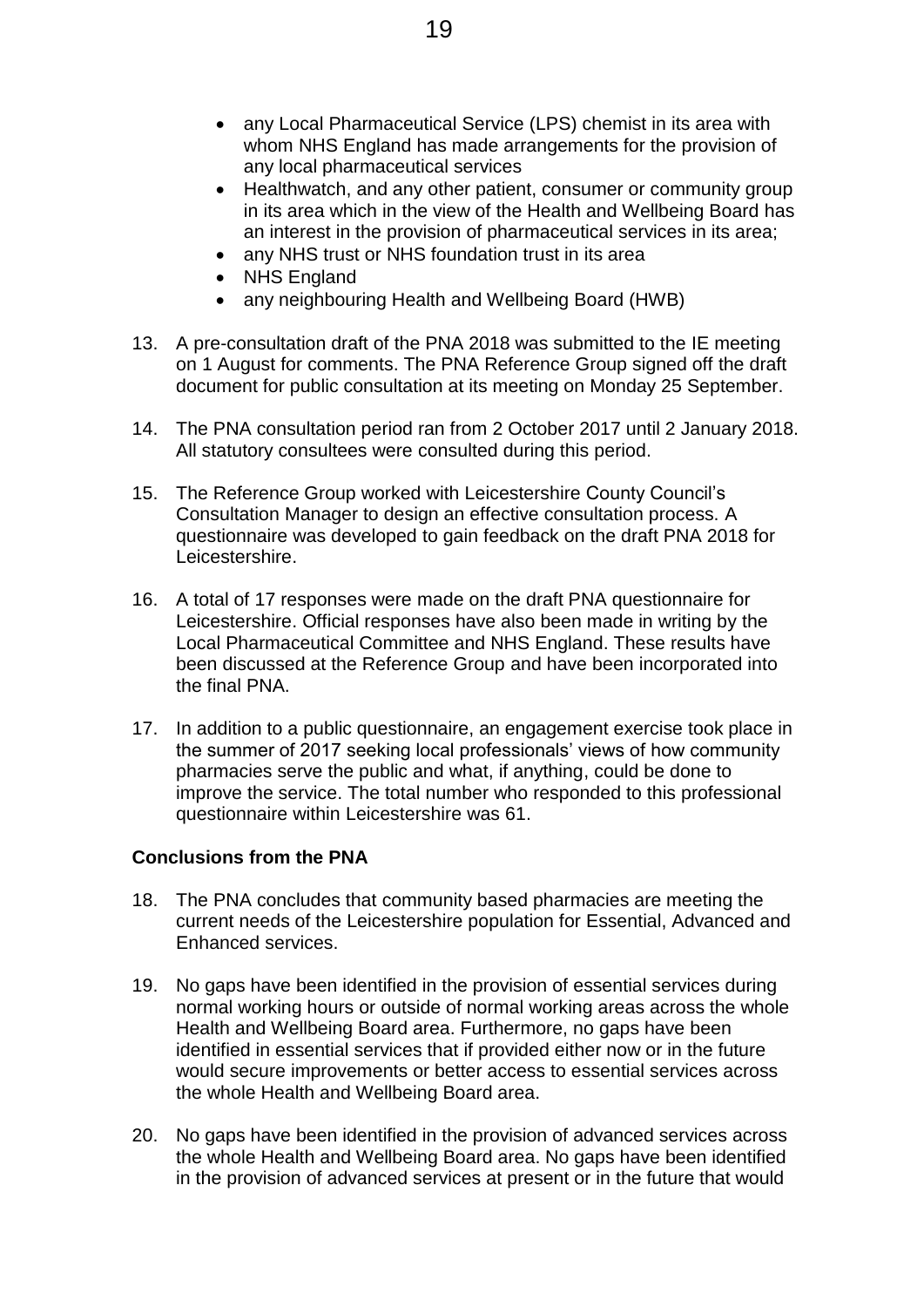secure improvements or better access to advanced services across the whole HWB area.

21. Based on current information, no gaps have been identified in the provision of enhanced services across the whole Health and Wellbeing Board area. No gaps have been identified that if provided either now or in the future would secure improvements or better access to enhanced services across the whole Health and Wellbeing Board area.

#### **Recommendations from the PNA**

### 22. **Equity of Service**

NHS England (and where relevant Leicestershire County Council, East Leicestershire and Rutland Clinical Commissioning Group and West Leicestershire Clinical Commissioning Group) should:

- Keep locations and opening times under review to assess whether access to pharmacies for essential services is equitable for all Leicestershire residents.
- Work with pharmacies and the Local Pharmaceutical Committee to examine how equity issues can be further addressed and particularly how the requirements of "Community Pharmacy 2016/17 and beyond" are progressing and impacting on the county's prevention agenda.
- Pharmacy service provision should be kept under review, in particular where provision has cross-county border use, to ensure that issues of quality and uniformity of access to advanced and community based services are regularly considered.
- Investigate if barriers to access exist for individuals whose main language is not English. The PNA Professional Survey has highlighted a potential barrier to access for the Polish community in Leicestershire.

#### 23. **Promote optimal use of pharmacy services in promoting health and healthcare management**

NHS England (and where relevant Leicestershire County Council, East Leicestershire and Rutland Clinical Commissioning Group and West Leicestershire Clinical Commissioning Group) should:

- Support the implementation of Healthy Living Pharmacies (HLPs) to promote healthier lifestyles through pharmacies so that individuals can gain advice and support in reducing unhealthy behaviours and adopting healthier ones. Data tracking the implementation of this HLP framework should be routinely available.
- Ensure that the promotion of the healthy lifestyles (Public Health) requirement of the essential services contract is fulfilled. While NHS England retains responsibility for this area of the pharmacy contract, local campaigns should in future be jointly defined by NHS England, Local Authority Public Health and the Clinical Commissioning Group.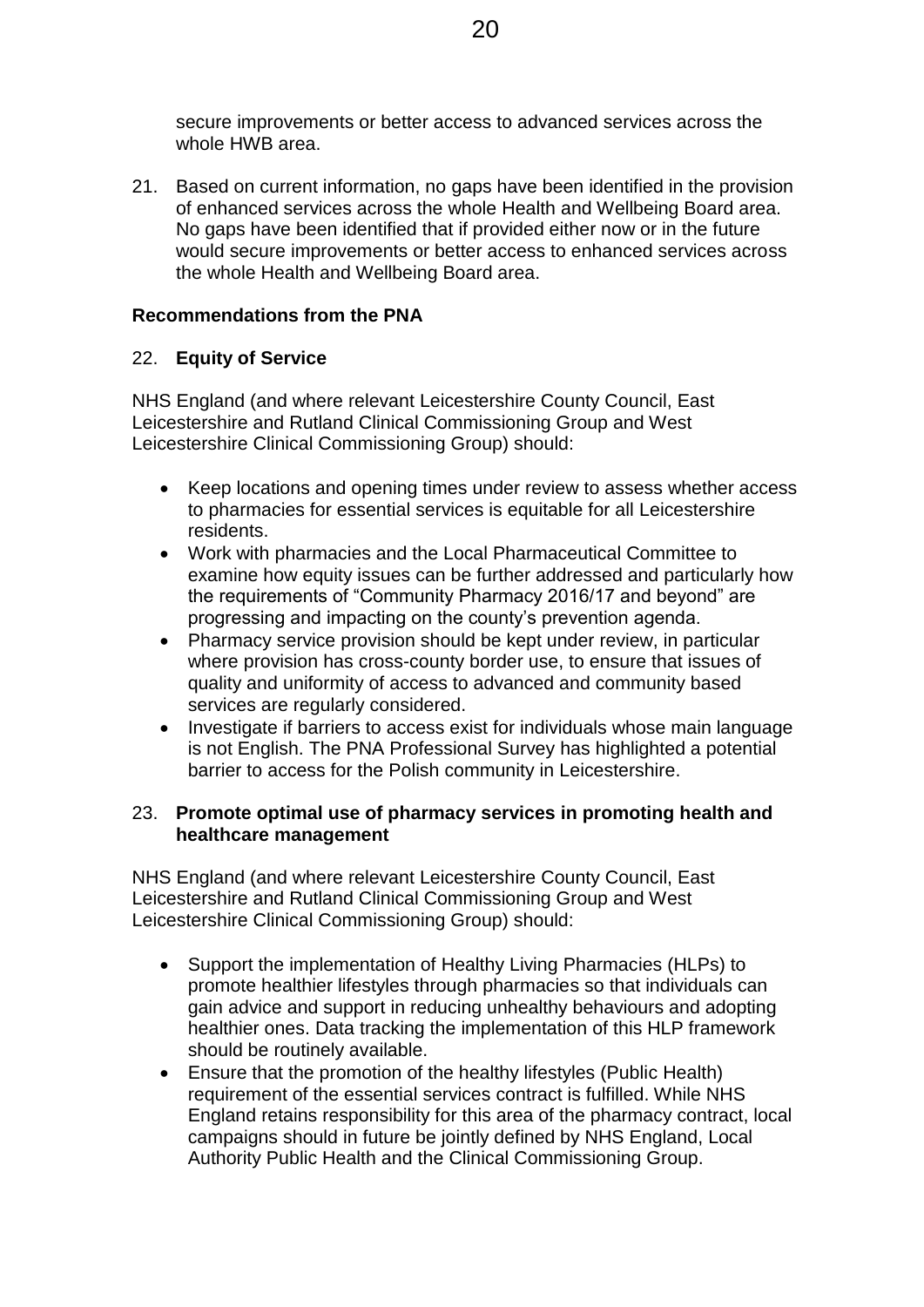- Consider the opportunity to include and develop the role of pharmacies in commissioning strategies and through the wider Sustainability and Transformation Plans, particularly in relation to providing services which deflect work out of primary care general practice.
- Assess levels of uptake of advanced and community based services and follow-up low or high performers in order to share best practice.

#### 24. **Implications of Community Pharmacy 2016/17 and beyond implementation**

NHS England (and where relevant Leicestershire County Council, East Leicestershire and Rutland Clinical Commissioning Group and West Leicestershire Clinical Commissioning Group) should:

- Provide detailed guidance to the Health and Wellbeing Board on new responsibilities given to it in connection with regulations regarding mergers and consolidation of community pharmacies within the Health and Wellbeing Board area.
- Review evidence of impact on services annually and report any findings to the Health and Wellbeing Board with appropriate advice.

#### **Policy Developments**

25. The landscape of health care in Leicester, Leicestershire and Rutland is changing through local and national policy developments which are underway, but their full impact on Community Pharmacy is not yet known. Appendix K provides a brief overview of the current developments. This appendix will be updated annually to reflect developments as they arise and any findings will be reported to the Health and Wellbeing Board with appropriate advice.

#### **Officers to Contact**

Mike Sandys Director of Public Health Leicestershire County Council Tel: 0116 305 4239 Email: [mike.sandys@leics.gov.uk](mailto:mike.sandys@leics.gov.uk)

Caroline Boucher Head of Business Intelligence & Economic Growth Leicestershire County Council Tel: 0116 305 7262 Email: [caroline.boucher@leics.gov.uk](mailto:caroline.boucher@leics.gov.uk)

Natalie Greasley Public Health Business Partner Leicestershire County Council Tel: 0116 305 4266 Email: [natalie.greasley@leics.gov.uk](mailto:natalie.greasley@leics.gov.uk)